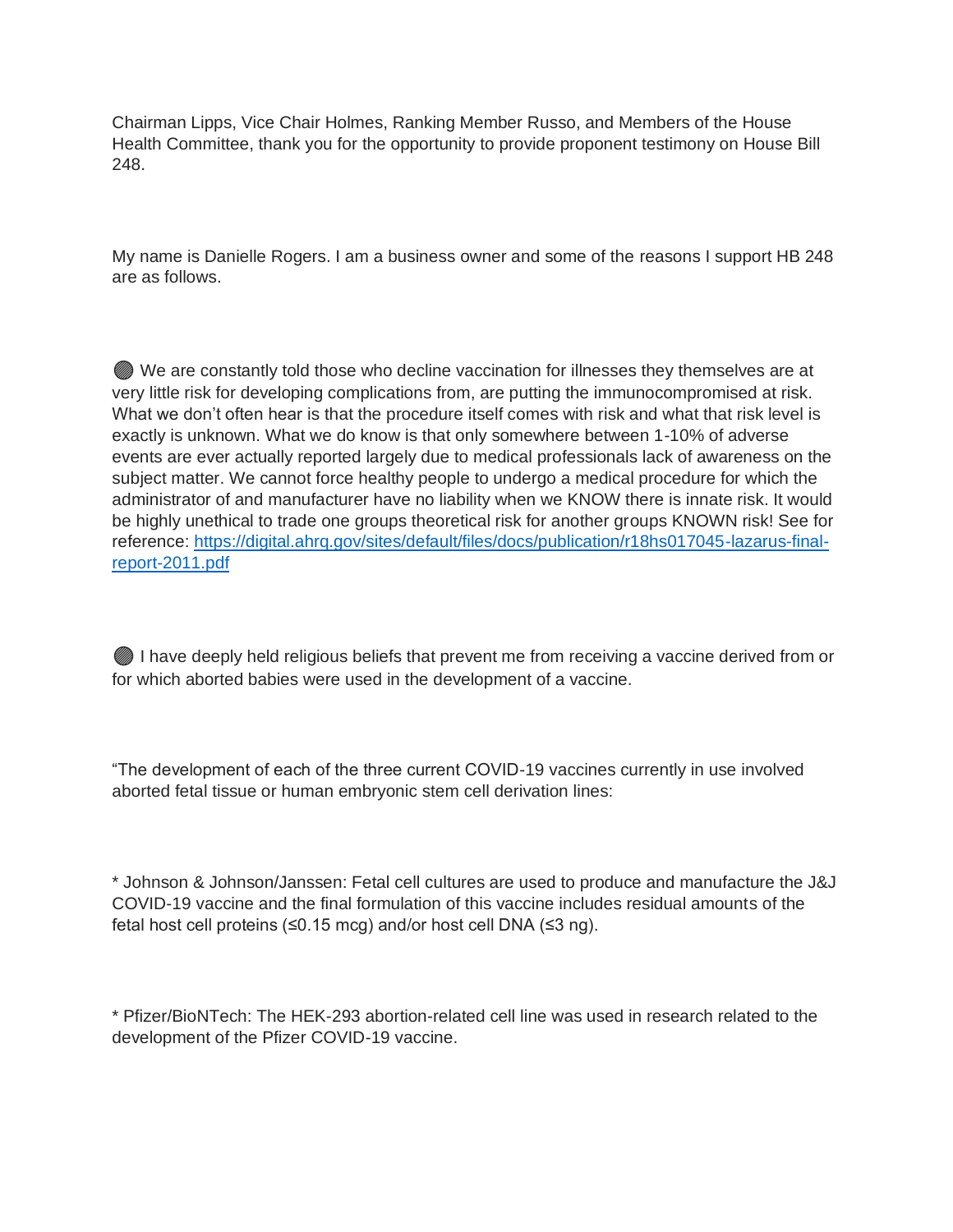\* Moderna/NIAID: Aborted fetal cell lines were used in both the development and testing of Moderna's COVID-19 vaccine."

Other commonly used vaccines that are derived from aborted babies.

They include: Varicella (chickenpox) vaccine MMR (measles, mumps, rubella) vaccine MMRV (measles, mumps, rubella, varicella) vaccine Hepatitis A vaccine (Vaqta, Engerix, Twinrix) Pentacel (DTap, IPV/Hib) vaccine

In a trial under oath ...

Dr. Stanley Plotkin an American Atheist physician said, "I think it implies that I am the individual who will go to Hell because of the use of aborted tissues, which I am glad to do."

## <https://youtu.be/PN7FQCkiBp8>

Transcription of the under-oath deposition from January 2018 of Dr. Stanley Plotkin, one of the most respected physicians in the vaccine industry.

Q. In your work related to vaccines, how many fetuses have been a part of that work?

A. My own personal work? Two.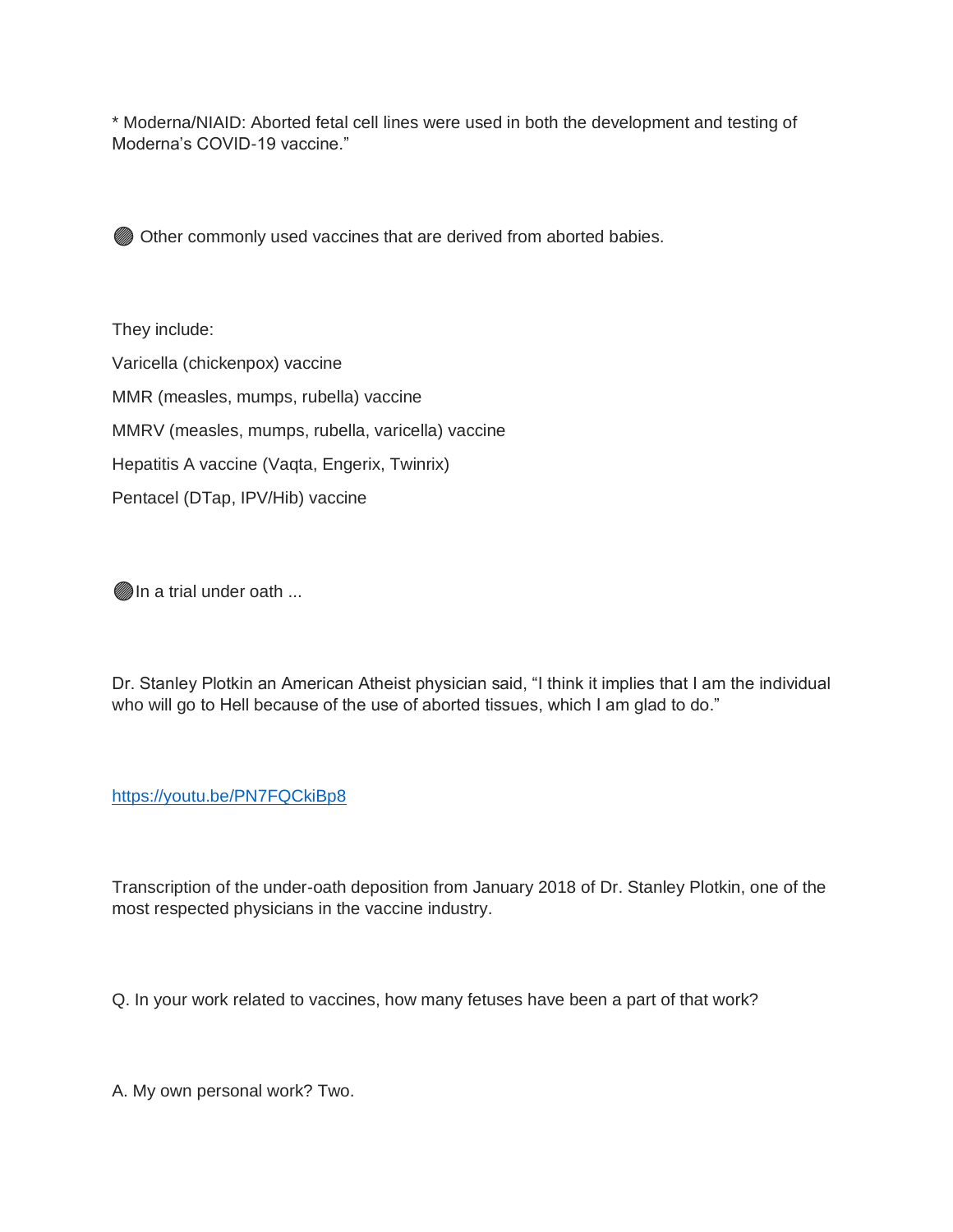Q. Two. So, in all of your work related to vaccines throughout your whole career, you only ever worked with two fetuses?

A. In terms of making vaccines, yes. Yes.

Q. I'm going to hand you what's been marked Plaintiff's Exhibit 41. Are you familiar with this article, Dr. Plotkin?

A. Yes.

Q. Okay. Are you listed as an author on this article?

A. Yes.

Q. Okay. This study took place at the Wistar Institute, correct?

A. Yes.

Q. How many fetuses were used in the study described in this article?

A. Quite a few. But my answer to the previous question was what did I use to make vaccines, and the answer was two.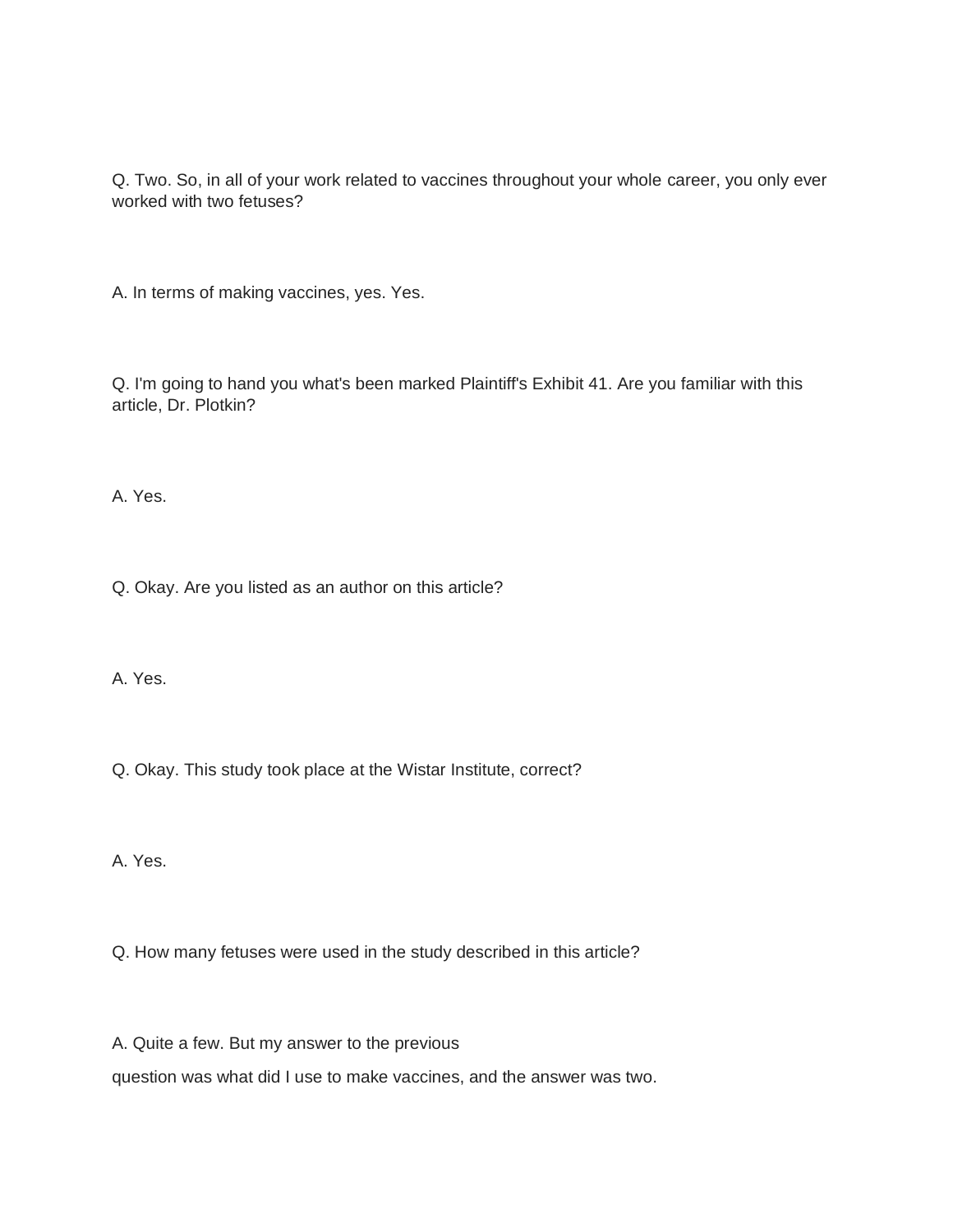ATTORNEY TO COURT REPORTER: Can you read back the question I had asked?

THE REPORTER: Question, "In your work related to vaccines how many fetuses have been a part of that work?" Answer, "My own personal work? Two."

Q. Okay . So, I'm going to ask that question again. In your work related to vaccines, how many fetuses were involved in that work?

A. There was only two fetuses involved in making vaccines. When fetal strains of fibroblast strains were

first developed, I was involved in that work trying to characterize those cells but they were not used to make vaccines.

Q. Wasn't the purpose of this study to help

develop a human cell line or to support the use of human cell lines in the creation of vaccines?

A. The idea was to study the cell strains from fetuses to determine whether or not they could be used to make vaccines.

Q. So, this was related to your work?

A. Well, yes in a sense.

Q. To vaccines, correct?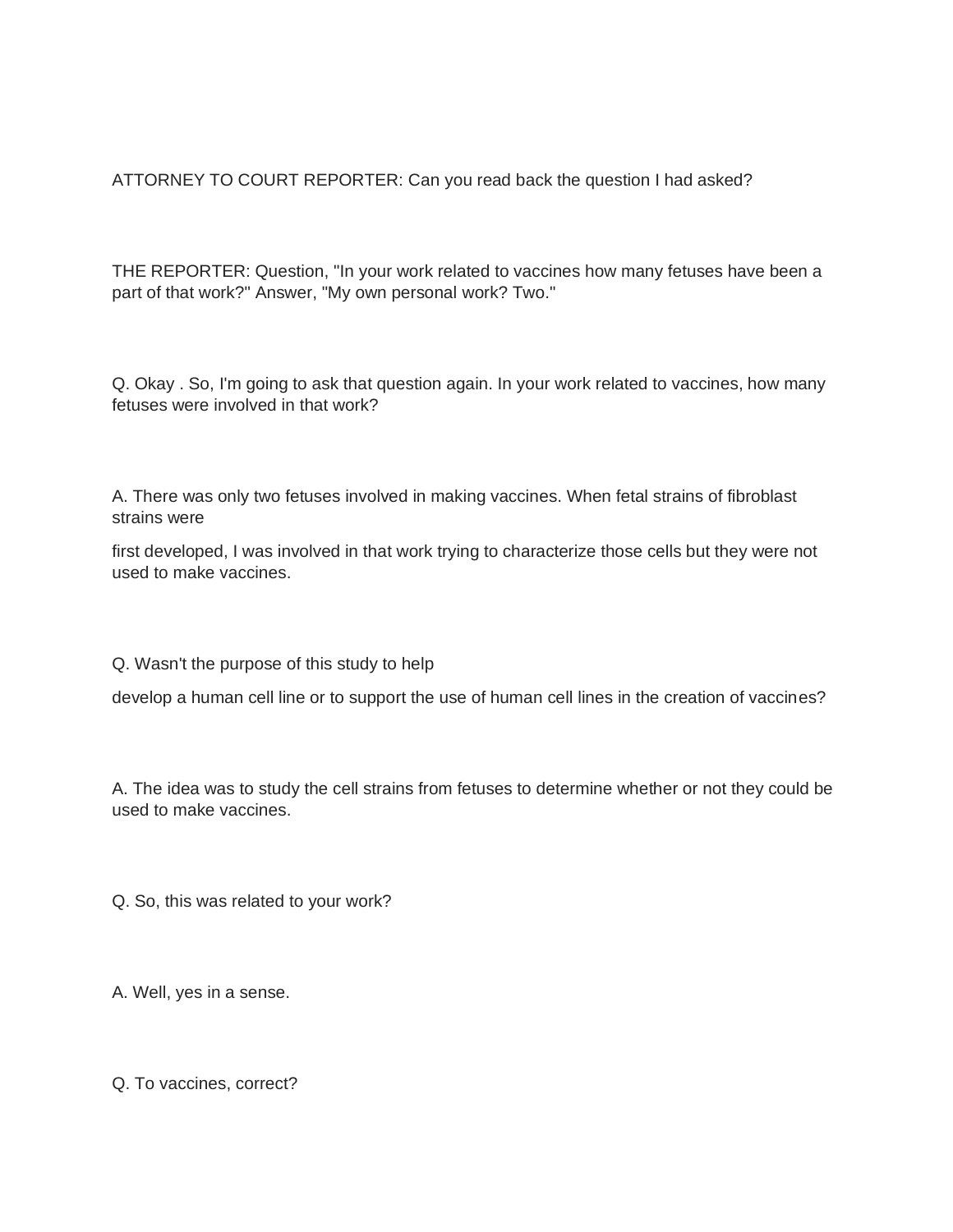A. Yes. It was preparatory.

Q. Okay. So, this study involved 74 fetuses, correct?

A. I don't remember exactly how many.

Q. Will you turn to Pg.12 of the study?

A. No, it's 76.

Q. 76?

A. Uh-huh.

Q. And these fetuses were all 3 months or older when aborted, correct?

A. Yes.

Q. And these were all normally developed fetuses, correct?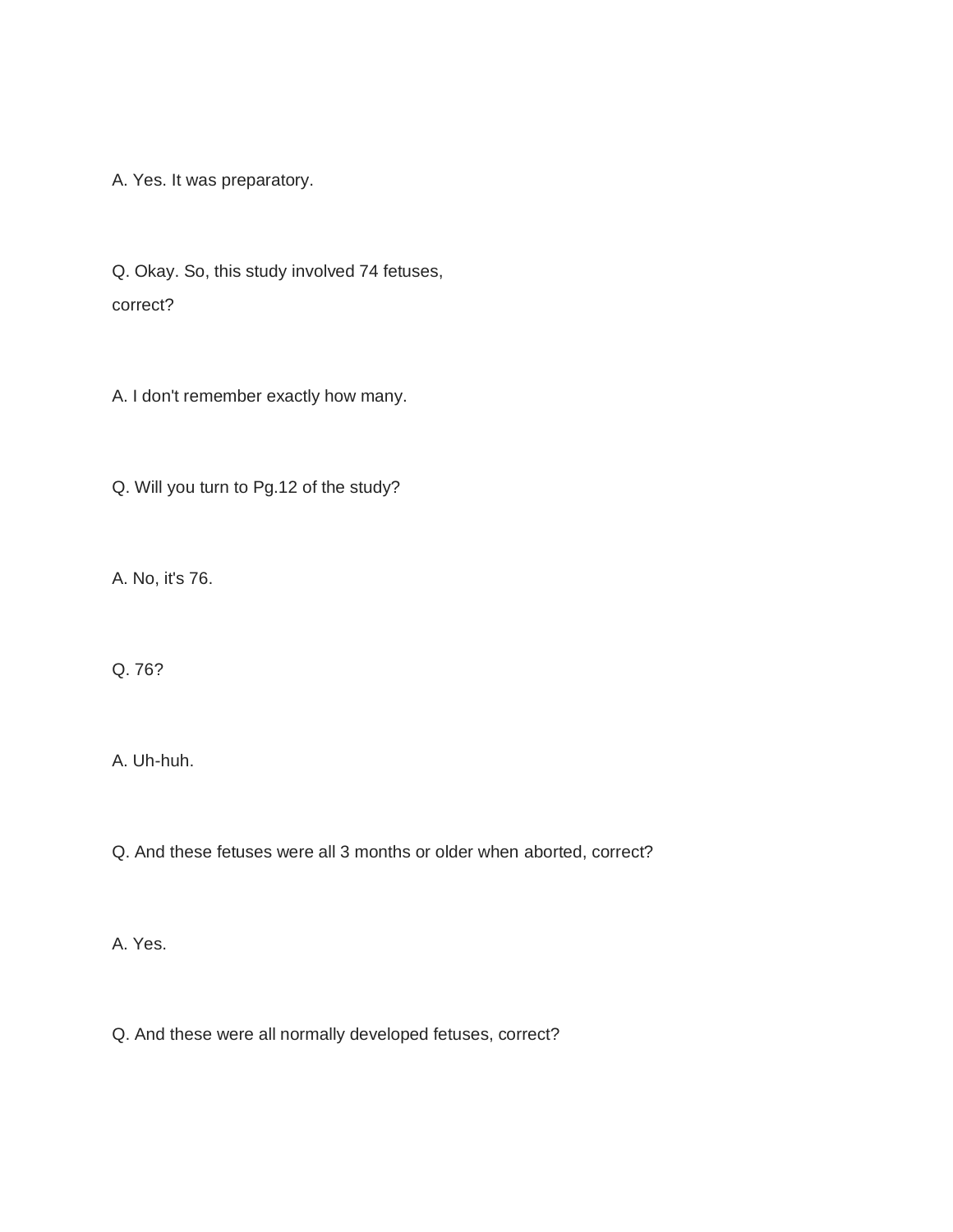A. Yes.

Q. These included fetuses that were aborted for social and psychiatric reasons, correct?

A. Correct.

Q. What organs did you harvest from these fetuses?

A. Well, I didn't personally harvest any, but a whole range of tissues were harvested by co-workers.

Q. Okay. And these pieces were then cut up into little pieces, right?

A. Yes.

Q. And they were cultured?

A. Yes.

Q. Okay. Some of the pieces of the fetuses were pituitary gland that were chopped into pieces?

A. Uh-huh.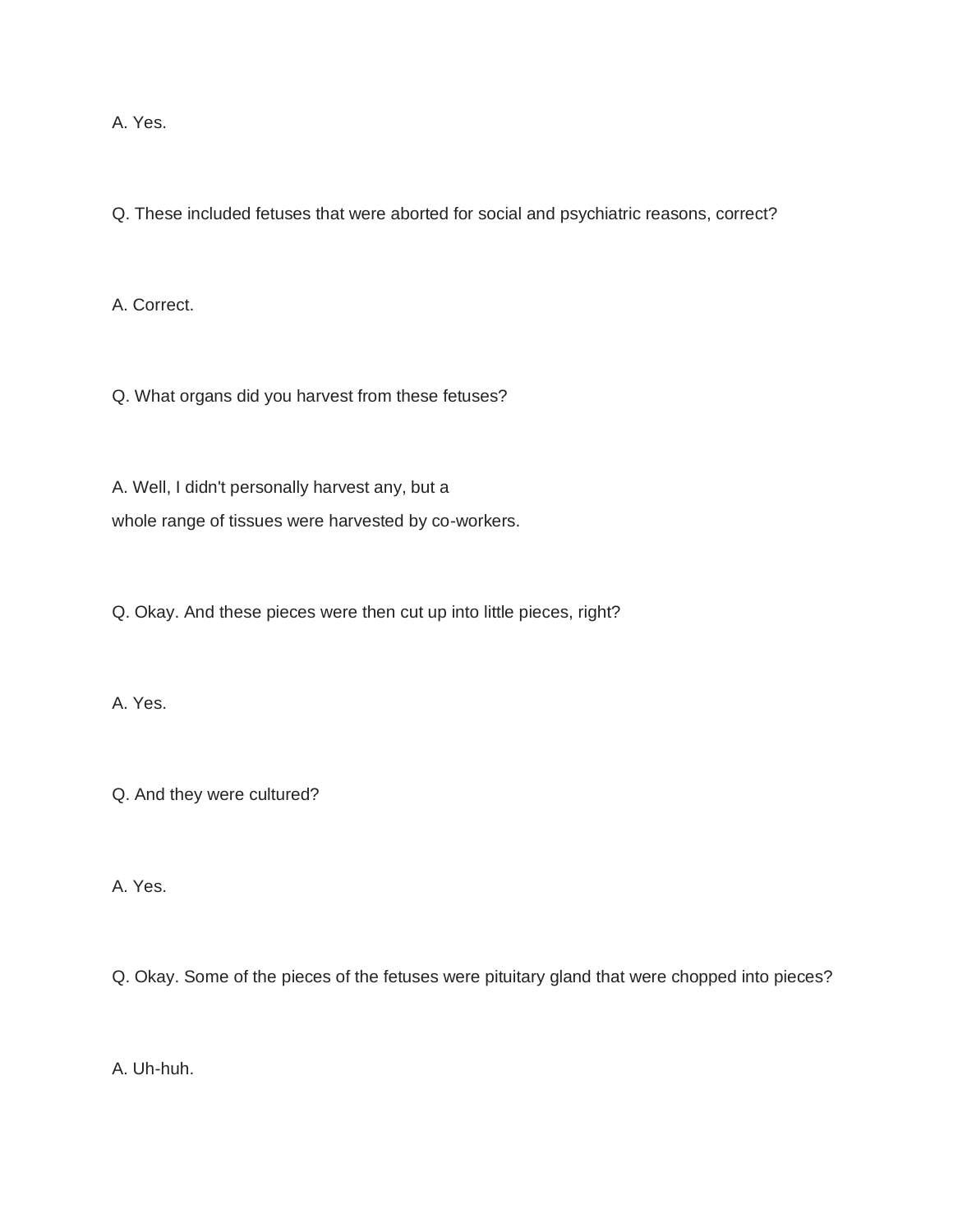Q. Included the lung of fetuses?

A. Yes.

Q. Okay. Included the skin?

A. Yes.

Q. Kidney?

A. Yes.

Q. Spleen?

A. Yes.

Q. Heart?

A. Yes.

Q. And tongue?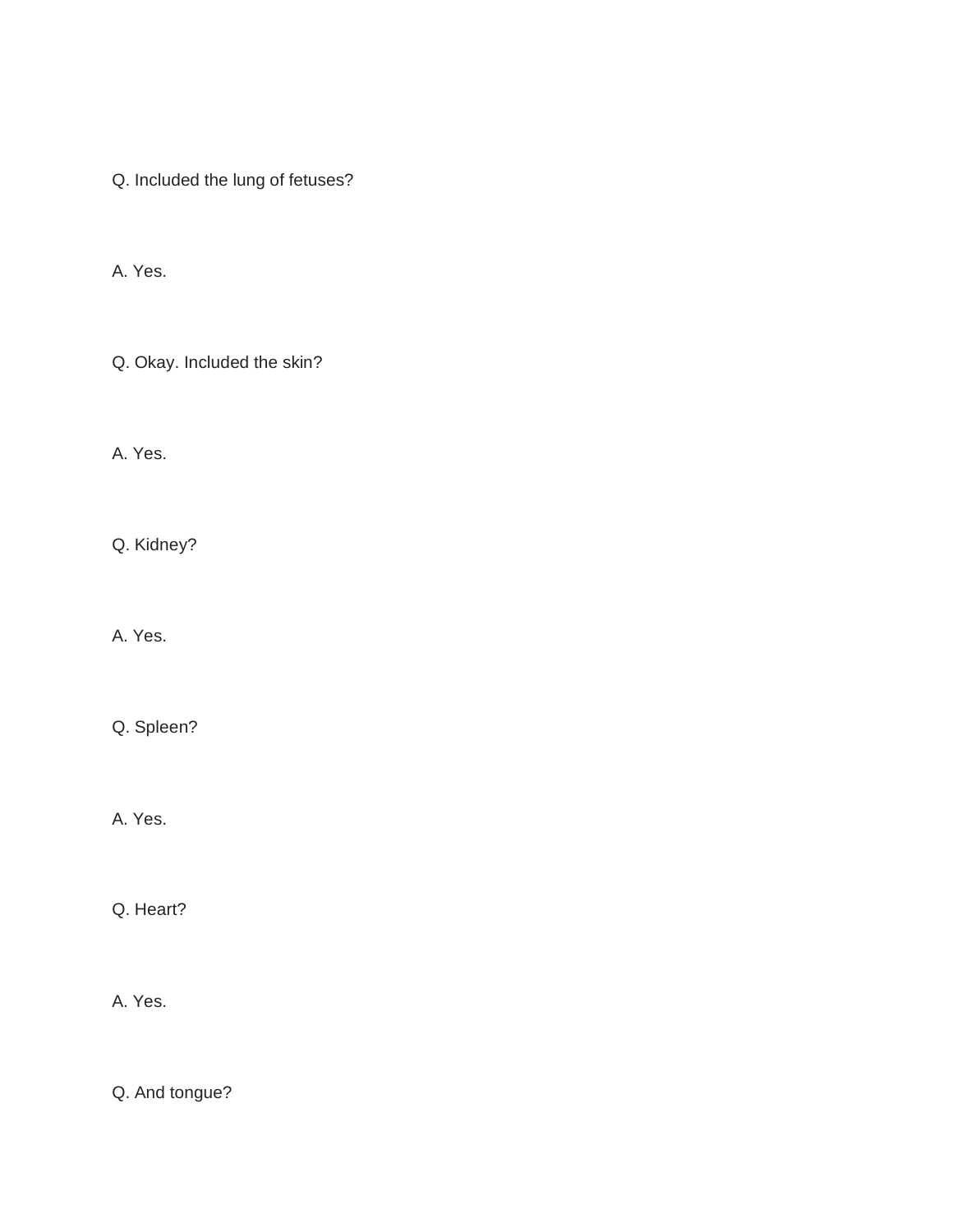A. (Laughs) I don't recall, but probably; yes.

Q. So, I just want to make sure I understand. In your entire career -- and this was just one study, so I'm going to ask you again. In your entire career, how many fetuses have you worked with?

A. Well --

Q. Approximately.

A. I don't remember the exact number, but quite a few when we were studying them originally before we decided to use them originally to make vaccines.

Q. Do you have any since -- This one study had 76. How many other studies did you have that you used aborted fetuses for?

A. Oh, I don't know how many.

Here is a table from The CDC where you can see what's in vaccines. Anywhere you see MRC-5 or WI-38 means that vaccine includes aborted fetal tissues, cells, and DNA.

[https://www.cdc.gov/vaccines/pubs/pinkbook/downloads/appendices/B/excipient-table-](https://www.cdc.gov/vaccines/pubs/pinkbook/downloads/appendices/B/excipient-table-2.pdf?fbclid=IwAR2w5C2SPbqRH3XBWDYAmxIiIzpO_dUWI-Yfl0cwOYzu9DCCg9eoSnLqFjE)[2.pdf?fbclid=IwAR2w5C2SPbqRH3XBWDYAmxIiIzpO\\_dUWI-Yfl0cwOYzu9DCCg9eoSnLqFjE](https://www.cdc.gov/vaccines/pubs/pinkbook/downloads/appendices/B/excipient-table-2.pdf?fbclid=IwAR2w5C2SPbqRH3XBWDYAmxIiIzpO_dUWI-Yfl0cwOYzu9DCCg9eoSnLqFjE)